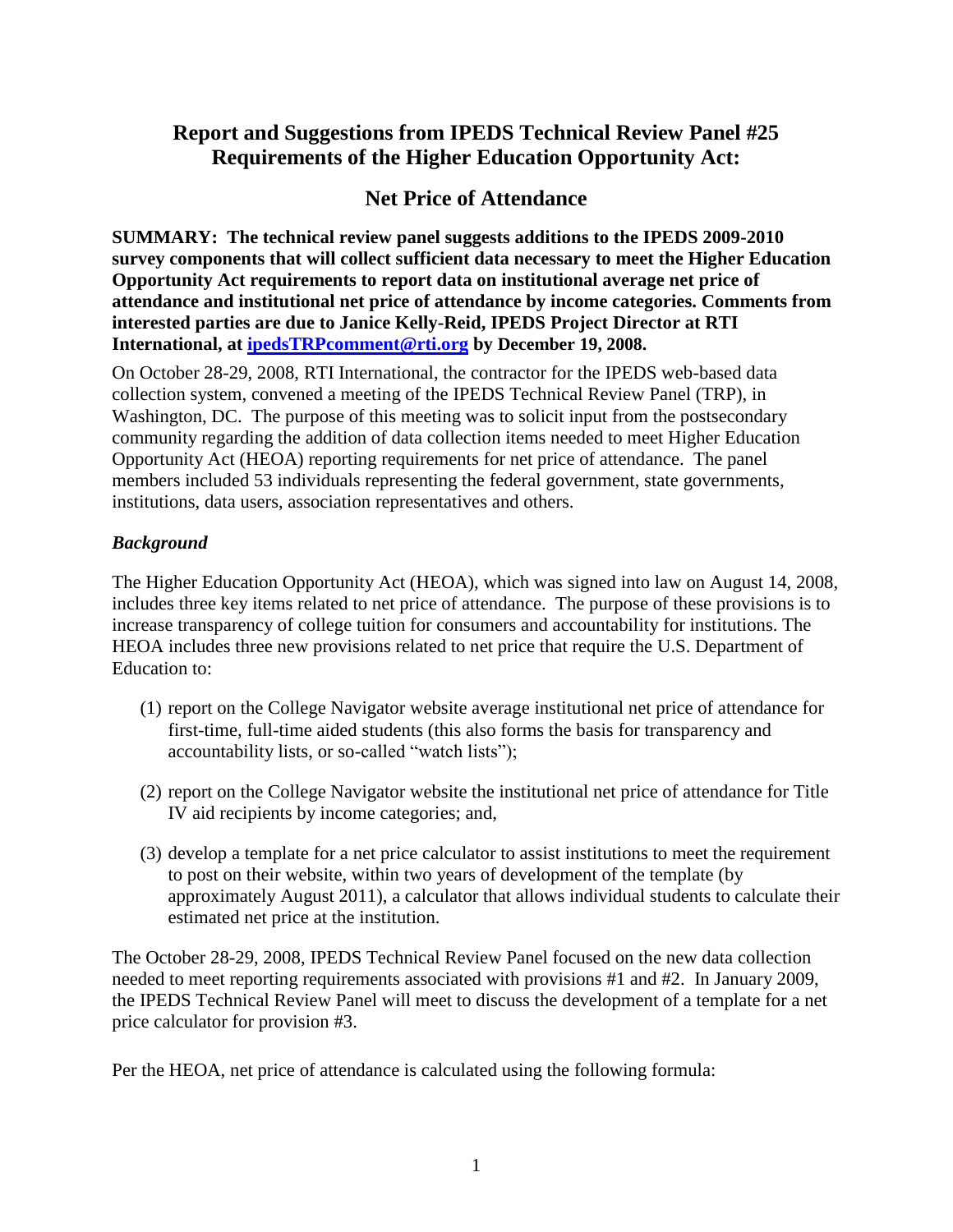

Currently, not all of the data needed to calculate net price of attendance at the institution level is collected via IPEDS. RTI International called this meeting of the TRP to identify data elements that would need to be added to IPEDS to meet the HEOA net price of attendance data reporting requirements while minimizing the additional reporting burden on institutions.

### *Discussion*

### Provision #1: Average Net Price and College Affordability and Transparency Lists

Beginning on July 1, 2010, the Department of Education is required to post three years of average net price data on the College Navigator website for each institution. Average net price data will be reported annually and used to develop three of six "College Affordability and Transparency Lists" related to institutional prices by the nine sectors:

| Six "College Affordability and<br>Transparency" lists to be produced: |                                             | For each of the following nine sectors:    |  |
|-----------------------------------------------------------------------|---------------------------------------------|--------------------------------------------|--|
|                                                                       | Highest tuition and fees (top 5%)           | (1) Four-year public                       |  |
| (2)                                                                   | Highest percentage increases in tuition and | (2) Four-year private, nonprofit           |  |
|                                                                       | fees (top $5\%$ )                           | (3) Four-year private, for-profit          |  |
| (3)                                                                   | Highest average net prices (top 5%)         | (4) Two-year public                        |  |
| (4)                                                                   | Highest percentage increases in average     | (5) Two-year private, nonprofit            |  |
|                                                                       | net price (top $5\%$ )                      | (6) Two-year private, for-profit           |  |
| (5)                                                                   | Lowest tuition and fees (bottom 10%)        | (7) Less than two-year public              |  |
| (6)                                                                   | Lowest average net price (bottom 10%)       | (8) Less than two-year private, nonprofit  |  |
|                                                                       |                                             | (9) Less than two-year private, for-profit |  |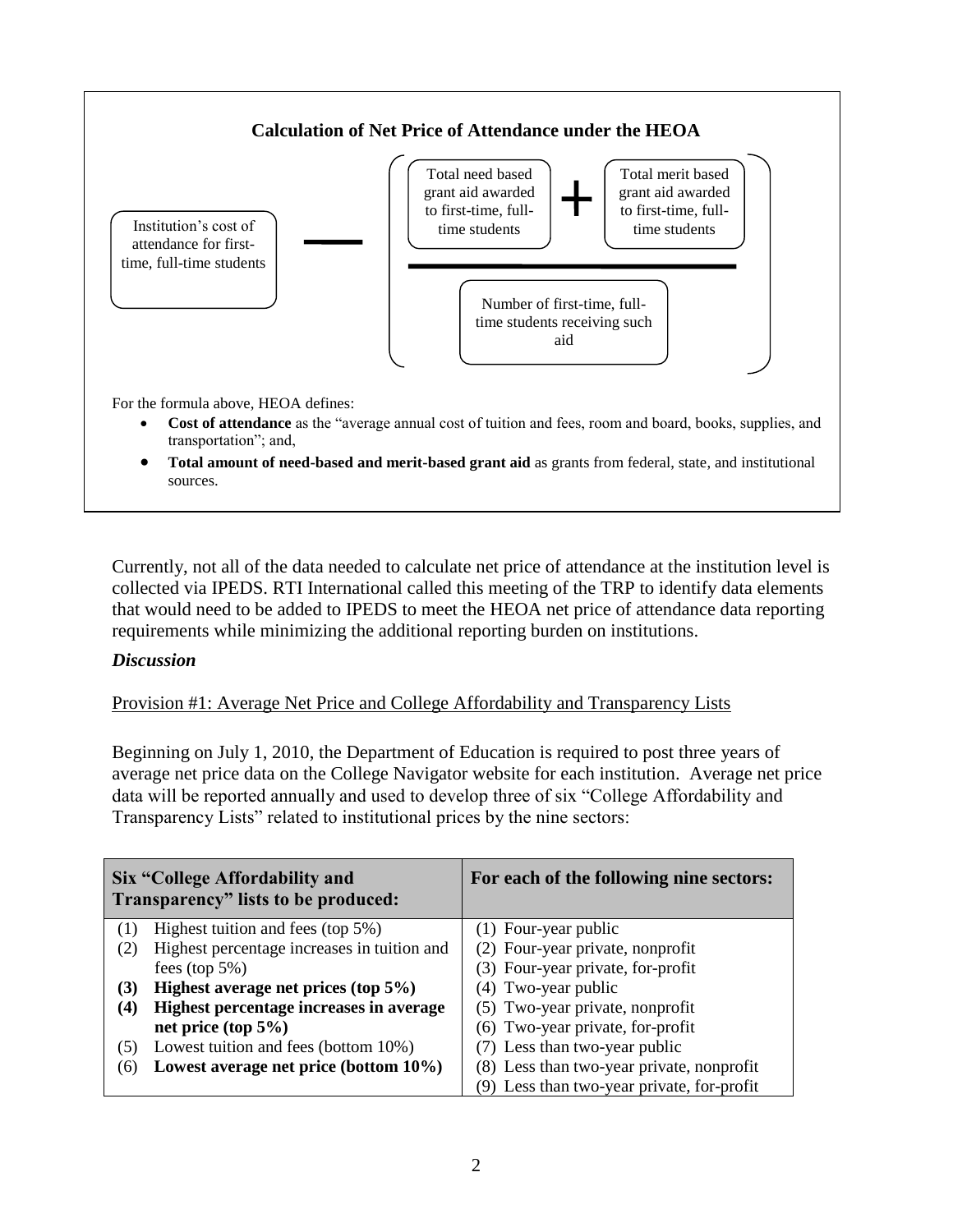The panel discussed the most appropriate data to use to calculate average institutional net price of attendance under the HEOA guidelines.

The two components of net price, as seen in the formula, are cost of attendance and grant aid. Cost of attendance can differ at an institution depending on whether students live on-campus, off-campus with family, or off-campus on their own. While there are different costs of attendance for the different living arrangements, a single average net price of attendance must be calculated for institutions for display on College Navigator and for use in determining the net price college affordability and transparency lists.

For the purpose of calculating the average net price of attendance, the panel suggests that NCES use a weighted cost of attendance based on the proportion of aided students who live on-campus, off-campus, and off-campus with family.

The panel also noted that a distinction exists between grant aid that is awarded (offered), aid that is awarded and accepted, and aid that is disbursed. Students may be offered aid that they do not accept or may leave an institution before their entire aid award is disbursed. The panel suggested that aid awarded and accepted was the more accurate measure for this purpose because it will normalize comparisons. If aid disbursed were used for the calculation, then issues would arise around students who end up attending less than a full academic year.

Based on these discussions, the TRP suggests the following changes to the IPEDS data collection: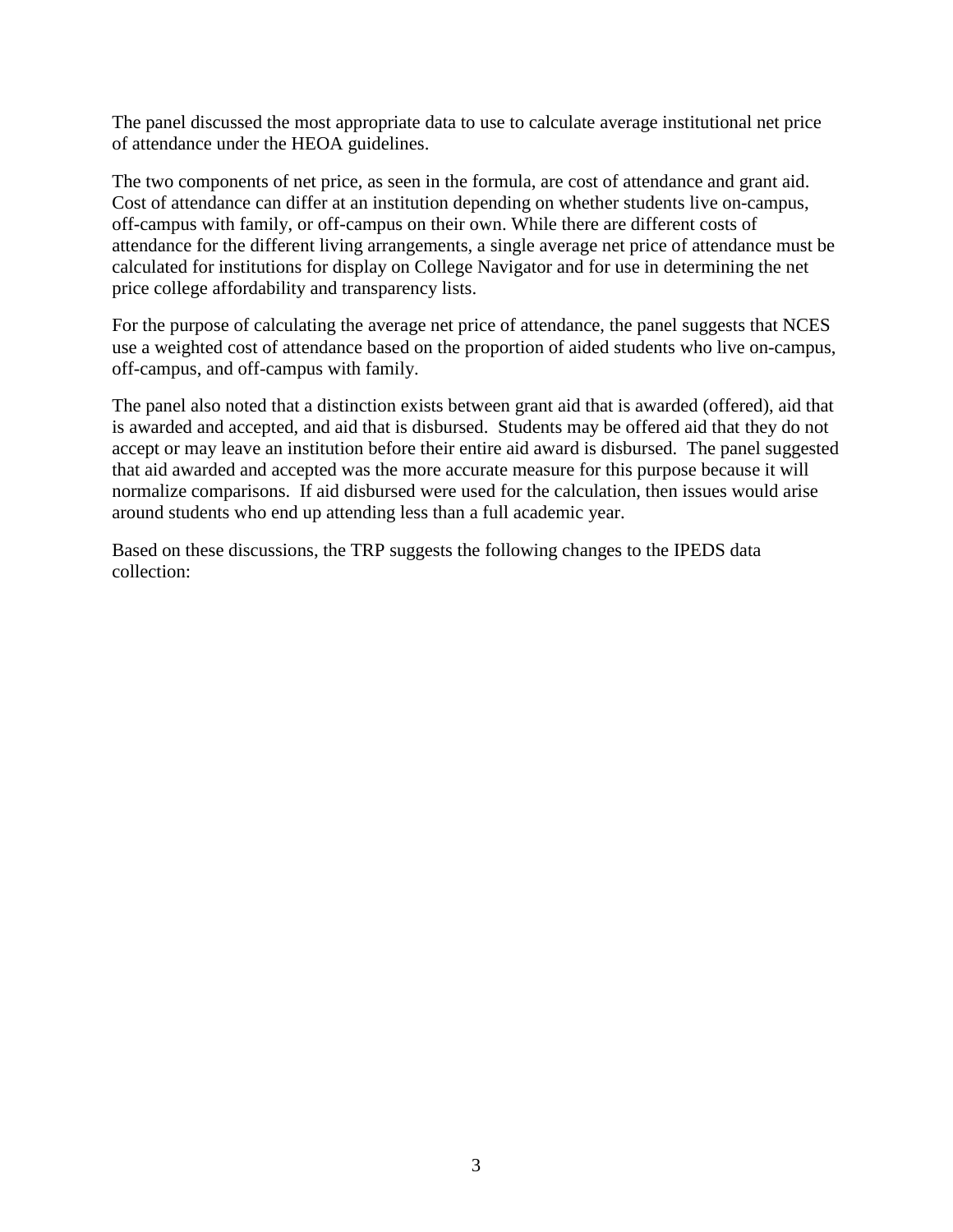| <b>Survey Component</b>                             | <b>Suggestion</b>                                                                                                                                                                                                                                                                                                                                                                                          | <b>Notes for Calculating Net Price of Attendance</b>                                                                                                                                                                                                                                                                                                                                                                                                                                                                                                                                                                                                                                                                     |
|-----------------------------------------------------|------------------------------------------------------------------------------------------------------------------------------------------------------------------------------------------------------------------------------------------------------------------------------------------------------------------------------------------------------------------------------------------------------------|--------------------------------------------------------------------------------------------------------------------------------------------------------------------------------------------------------------------------------------------------------------------------------------------------------------------------------------------------------------------------------------------------------------------------------------------------------------------------------------------------------------------------------------------------------------------------------------------------------------------------------------------------------------------------------------------------------------------------|
| <b>Institutional</b><br><b>Characteristics (IC)</b> | Continue to report cost of attendance<br>data as currently reported to IPEDS<br>except report on four years of data<br>rather than three to align the cost of<br>attendance data with the SFA data,<br>which lags one year. For example, in<br>Fall 2009, IC will collect cost of<br>attendance data for the following<br>academic years:<br>⋗<br>2009-10<br>2008-09<br>➤<br>2007-08<br>➤<br>2006-07 (new) | $\triangleright$ For public institutions, the reported in-state or<br>in-district (when applicable) cost of attendance<br>will be used to calculate the weighted cost of<br>attendance for the net price of attendance<br>calculation.<br>$\triangleright$ For program reporters, the cost of attendance<br>data for the largest program will be used.                                                                                                                                                                                                                                                                                                                                                                   |
| <b>Student Financial</b><br>Aid (SFA)               | Add total grant aid awarded to and<br>accepted by all first-time, full-time<br>undergraduates from federal, state,<br>and institutional sources.                                                                                                                                                                                                                                                           | $\triangleright$ Accepted grant aid includes scholarships, need-<br>based grants, tuition remission/waivers (such as<br>stipends and institution employee tuition<br>benefits), athletic aid, and all gift aid from<br>federal, state, and institution sources.<br>$\triangleright$ For public institutions, only include students<br>paying the in-state or in-district tuition rate.<br>$\triangleright$ For program reporters, only include aid<br>awarded to students in the largest program. The<br>grant aid reporting period is the length of the<br>largest program.<br>$\triangleright$ For academic year reporters, the grant aid<br>reporting period is September 1 through June<br>30, excluding the summer. |
|                                                     | Add the unduplicated count of first-<br>time, full-time undergraduates<br>receiving grant aid from federal,<br>state, and institutional sources.                                                                                                                                                                                                                                                           | For public institutions, only include students<br>paying the in-state or in-district tuition rate.                                                                                                                                                                                                                                                                                                                                                                                                                                                                                                                                                                                                                       |
|                                                     | Add the count of these first-time,<br>full-time undergraduate grant aid<br>recipients living:<br>(a) On-campus<br>(b) Off-campus with family,<br>(c) Off-campus not with family<br>(d) Unknown (calculated)                                                                                                                                                                                                | This will be used to calculate a weighted cost of<br>attendance.                                                                                                                                                                                                                                                                                                                                                                                                                                                                                                                                                                                                                                                         |

The TRP also suggests that NCES calculate the percentage of entering students represented by this net price cohort and display this percentage on College Navigator alongside the net price data, which it currently does for the GRS cohort and gradation rates data. In addition, the panel suggests that caveat boxes be provided on the survey forms for institutions to use to provide contextual information about the data. This contextual information would be displayed on the College Navigator website along with the net price calculations.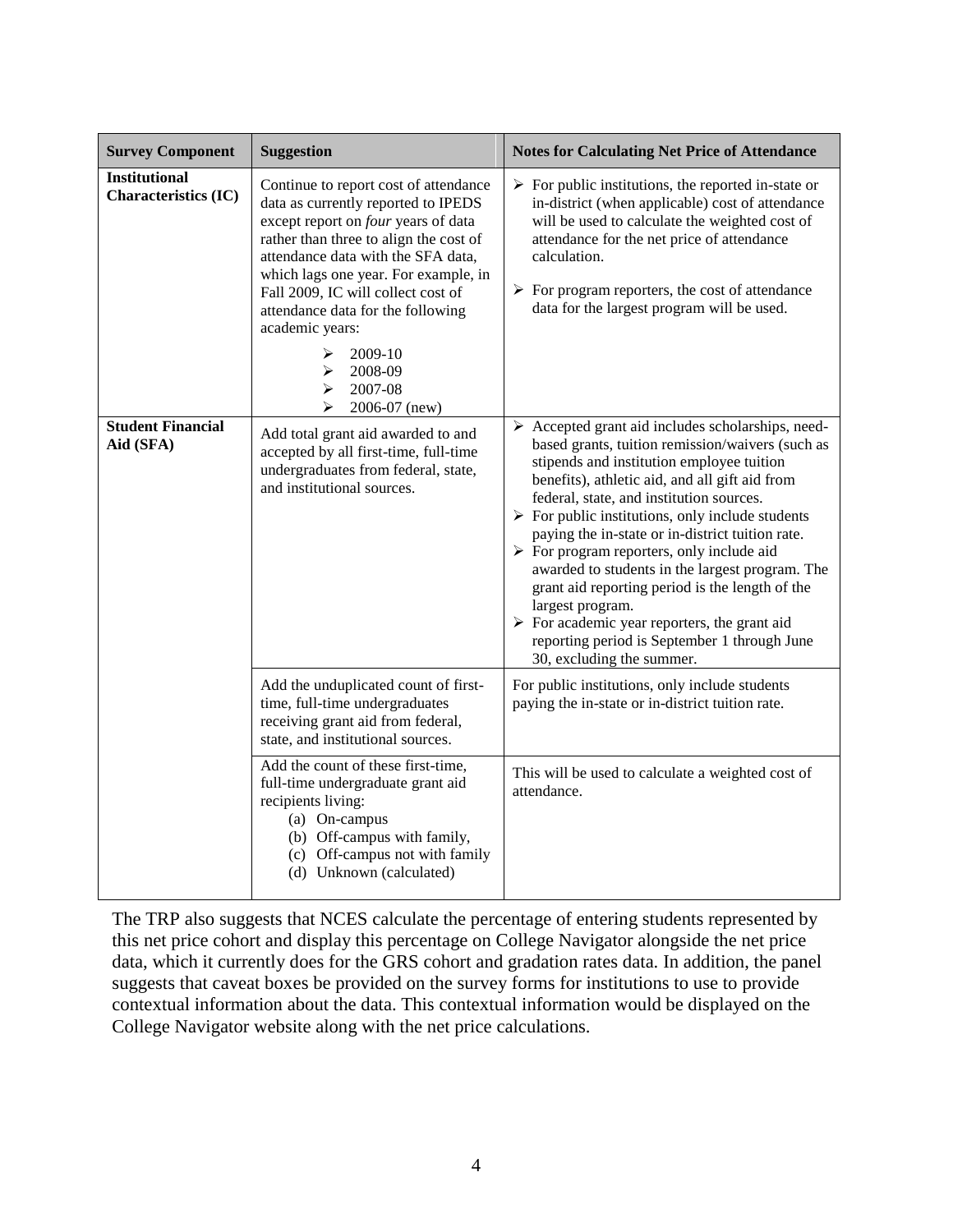### Provision #2: Net Price of Attendance for Students Receiving Federal Student Financial Aid under Title IV, by Income Level

The HEOA also includes a requirement that the net price of attendance for students receiving federal student financial aid under Title IV be disaggregated by income categories and made available on College Navigator. The five prescribed HEOA income categories are:

- $\geq$  \$0-30,000
- $\blacktriangleright$  \$30,001-48,000
- $\blacktriangleright$  \$48,001-75,000
- $\geq$  \$75,001-110,000, and
- $\geq$  \$110,001 and more.

The defined cohort is comprised of first-time, full-time **Title IV-aided students**, as opposed to the cohort of **all first-time, full-time aided students** used to calculate the average net price. Income level should be determined using the Adjusted Gross Income as reported on FAFSA and used to calculate the family or student's Expected Family Contribution (EFC).

To meet this reporting requirement, the TRP suggests the following additional changes to IPEDS data collection:

| <b>Survey Component</b>               | <b>Suggestion</b>                                                                                                                                                                                                                                                                                                                             | <b>Notes for Net Price by Income</b>                                                                                                                                                                                                                                                                                                                                                                                                                                                                                                                                                                                                                                                                                                          |
|---------------------------------------|-----------------------------------------------------------------------------------------------------------------------------------------------------------------------------------------------------------------------------------------------------------------------------------------------------------------------------------------------|-----------------------------------------------------------------------------------------------------------------------------------------------------------------------------------------------------------------------------------------------------------------------------------------------------------------------------------------------------------------------------------------------------------------------------------------------------------------------------------------------------------------------------------------------------------------------------------------------------------------------------------------------------------------------------------------------------------------------------------------------|
| <b>Student Financial</b><br>Aid (SFA) | Add total grant aid awarded to and<br>accepted by all first-time, full-time<br>Title-IV aid undergraduates from<br>federal, state, and institutional<br>sources for each of the following<br>income levels:<br>$\geq$ \$0-30,000<br>$\geq$ \$30,001-48,000<br>$\geq$ \$48,001-75,000<br>$\geq 75,001 - 110,000$<br>$\geq$ \$110,001 and more. | $\triangleright$ Accepted grant aid includes scholarships, need-<br>based grants, tuition remission/waivers (such as<br>stipends and institution employee tuition<br>benefits), athletic aid, and all gift aid from<br>federal, state, and institution sources.<br>$\triangleright$ For public institutions, only include Title IV<br>students paying the in-state or in-district tuition<br>rate.<br>$\triangleright$ For program reporters, only include aid<br>awarded to Title IV students in the largest<br>program. The grant aid reporting period is the<br>length of the largest program.<br>$\triangleright$ For academic year reporters, the grant aid<br>reporting period is September 1 through June<br>30, excluding the summer. |
|                                       | Add the unduplicated count of first-<br>time, full-time Title-IV aid<br>undergraduates receiving grant aid<br>from federal, state, and institutional<br>sources for each of the following<br>income levels:<br>$$0-30,000$<br>\$30,001-48,000<br>➤<br>\$48,001-75,000<br>➤<br>75,001-110,000<br>➤<br>\$110,001 and more.                      | For public institutions, only include Title IV<br>students paying the in-state or in-district tuition<br>rate.                                                                                                                                                                                                                                                                                                                                                                                                                                                                                                                                                                                                                                |